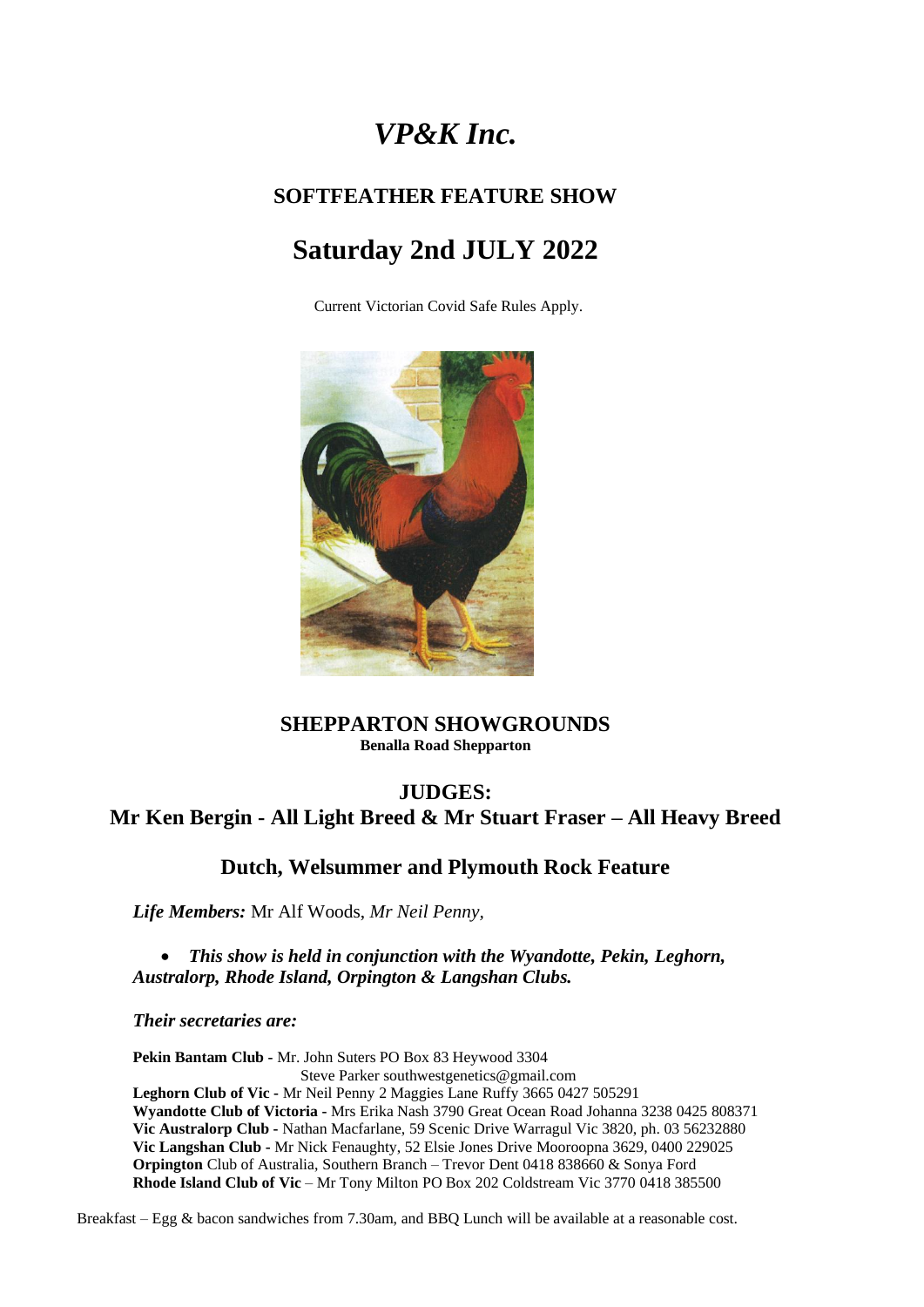## **GENERAL INSTRUCTIONS**

Anyone wishing to **pen birds on Friday night may do so between the hours of 1pm and 5.00pm**. If you wish to avail yourself of these penning hours, please indicate on entry forms. This allows the stewards to leave early if all known exhibitors have penned their birds, with tea at 6.30pm.

No exhibit may be removed before 3pm on show day but must be removed before 4pm and not after.

If entries exceed erected pens available, the club has the right to limit each exhibitor to 3 entries per class.

Judging to commence at 9.30am sharp. Birds must be penned by 9.00am.

The VP&K Inc. reserves the right to reject any entry without assigning a reason, **under the Rules & Regulations of the VPFA rule 33**. They also reserve the right to add or change Judges List.

**A JUNIOR** shall be aged between 6 and 16 years of age. A junior may show in both junior and senior classes if he/she so wishes. Junior entry fees only apply to Junior Classes. Juniors must pen their own birds on the day. **For junior entries please use class numbers attached and mark with a J**

ALL VICTORIAN EXHIBITORS MUST BE REGISTERED WITH THE VPFA Ltd. http://www.vpfa.com.au AND MEMBERSHIP NUMBER MUST BE QUOTED ON ENTRY FORM. Seniors \$95 with posted journal, \$55 with online journal, juniors \$55 with posted journal reduced to \$15 if email journal. VPFA Day pass \$15 Membership may be paid direct to,

Ms Anne Beaty, PO Box 928 Shepparton Vic 3632or admin@vpfa.com.au

#### **VP&K Membership ….. Seniors \$10 … Juniors \$5**

### **ENTRY DETAILS**

| Members  \$2.50    | $\ldots$ Juniors \$1.00 |
|--------------------|-------------------------|
| Non Members \$4.00 | Juniors \$1.50          |

ENTRIES CLOSE: Wed 22 nd June 2022 with Show Secretary,

**Email or post** PO Box 1327 mholmes@financialmv.com.au Wangaratta 3676

 Mr. Michael Holmes 0428 274273

Bank Account Details 633 108 1407 26894

| <b>President:</b> | <b>Secretary:</b> |
|-------------------|-------------------|
| Alf Woods         | Neil Penny        |
|                   | 0427 505291       |

**Accommodation at Shepparton:** A number of exhibitors & the judge's will be staying at the Overlander Motel, 97 Benalla Road Shepparton. If you wish to arrange your own accommodation on the Friday evening you can call The Overlander direct on 03 58215622. All exhibitors & judges from all six clubs are welcome to attend a dinner. Please call Michael on 0428 274273 (m) so I can arrange booking at The Overlander Hotel so we are all together on one table.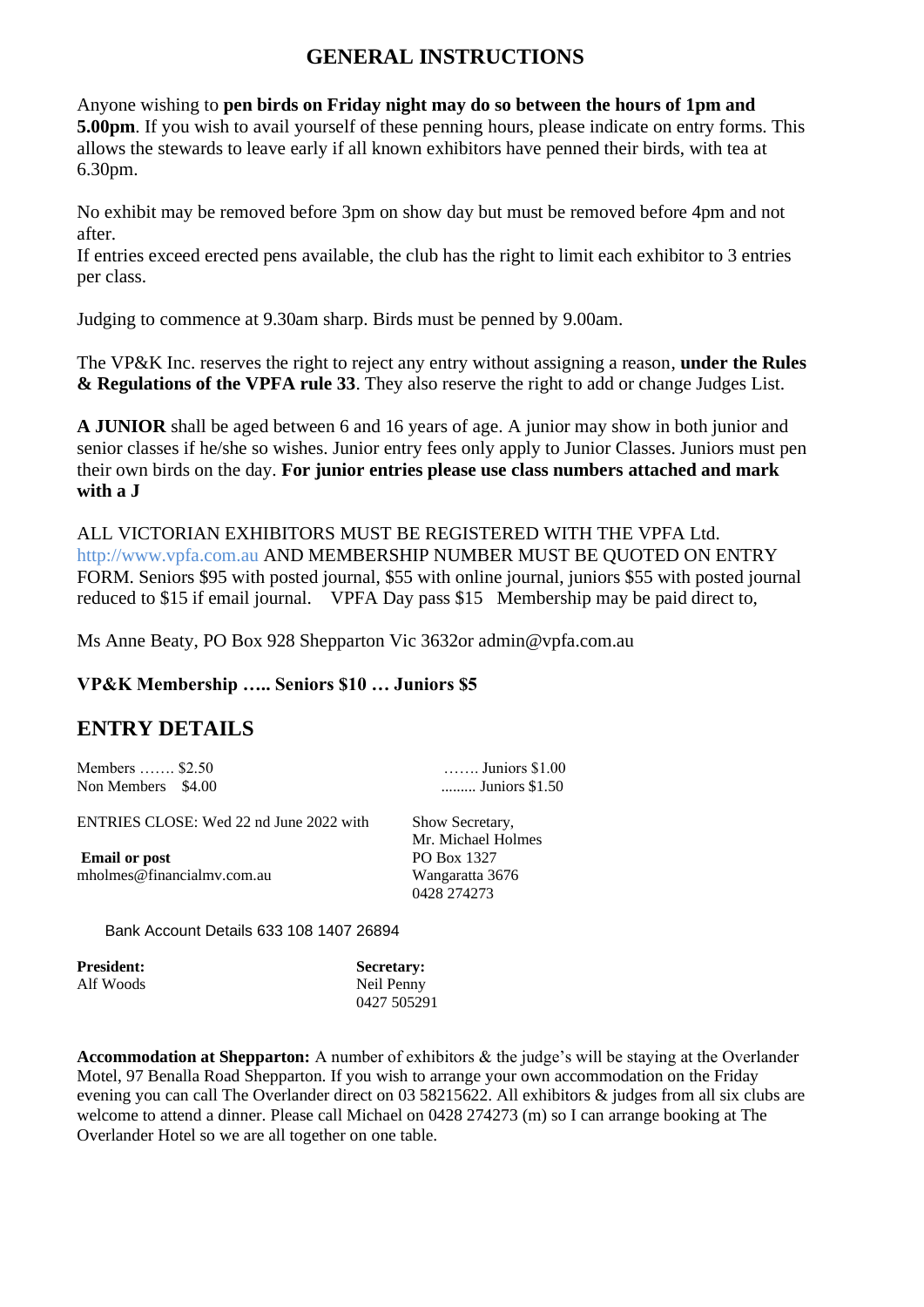## **CHAMPION Bird of Show Sash and Trophy**

#### **Reserve Champion Bird of Show Sash & trophy**

- Champion Heavy Standard Sash & Trophy
- Champion Light Standard Sash & Trophy
- Champion Heavy Bantam Sash & Trophy
- Champion Light Bantam Sash & Trophy
- 
- Reserve Champion Heavy Standard Sash & Trophy
- Reserve Champion Light Standard Sash & Trophy
- Reserve Champion Heavy Bantam Sash & Trophy
- Reserve Champion Light Bantam Sash & Trophy
- Reserve Champion Junior Sash & Trophy

#### **Feature Sashes**

• Champion & Reserve Imported Breed in APS Addendum 2016

**Welsummer** awards donated by the Welsummer Club of Australia:

Sash for Champion Welsummer

Sash for Champion Welsummer Champion Male and Champion Female

**Dutch** donated by Matthew Hicks & Jules Mills:

- Champion Dutch \$75
- Reserve Champion Dutch \$50
- Champion Gold \$25
- Champion Yellow \$25.

#### **Champion Plymouth Rock**:

- Champion Plymouth Rock Peter Blake Memorial Shield
- *Please note, all Australorp, Langshan, Leghorn, Pekin, Rhode Island, Orpington, and Wyandotte entries are to be sent to their relevant club and will compete for own awards and above awards are only for breeds other than 7 specialist club shows.*







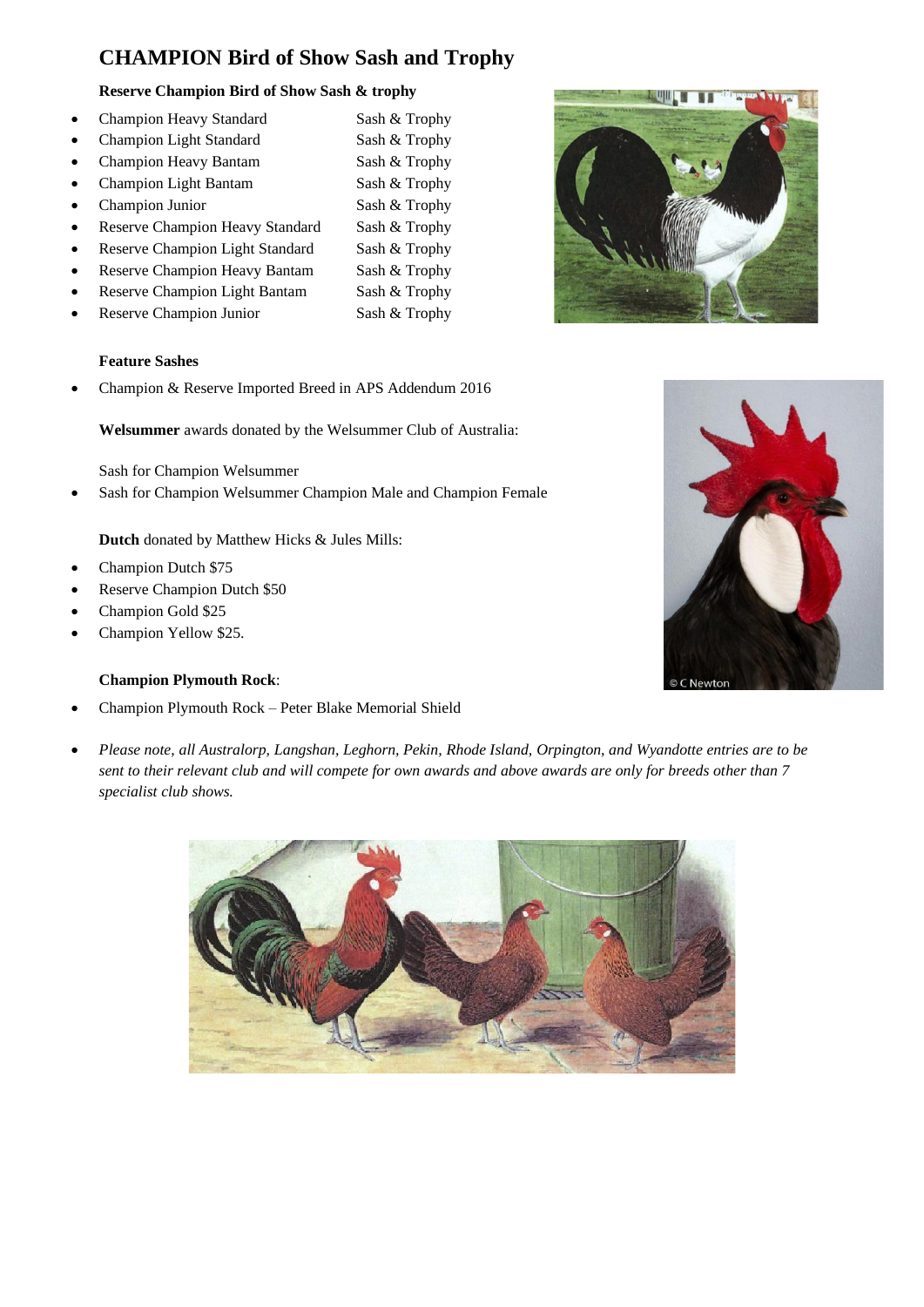| <b>STANDARD LIGHT SOFT FEATHER</b> | <b>COCK</b> | <b>HEN</b> | <b>CKL</b> | <b>PLT</b> |
|------------------------------------|-------------|------------|------------|------------|
| Ancona<br><b>Black</b>             | 500         | 501        | 502        | 503        |
| Red                                | 504         | 505        | 506        | 507        |
| <b>Andalusian</b>                  | 508         | 509        | 510        | 511        |
| <b>Araucana</b><br><b>Black</b>    | 512         | 513        | 514        | 515        |
| Cuckoo                             | 516         | 517        | 518        | 519        |
| Lavender                           | 520         | 521        | 522        | 523        |
| White                              | 524         | 525        | 526        | 527        |
| Rumpless                           | 528         | 529        | 530        | 531        |
| A.O.R.C.                           | 532         | 533        | 534        | 535        |
| <b>Campine</b><br>Gold             | 536         | 537        | 538        | 539        |
| Silver                             | 540         | 541        | 542        | 543        |
| <b>Citrus</b>                      | 544         | 545        | 546        | 547        |
| <b>Derbyshire Redcap</b>           | 548         | 549        | 550        | 551        |
| Hamburgh<br><b>Black</b>           | 552         | 553        | 554        | 555        |
| <b>Blue</b>                        | 556         | 557        | 558        | 559        |
| <b>Gold Pencilled</b>              | 560         | 561        | 562        | 563        |
| Gold Spangled                      | 564         | 565        | 566        | 567        |
| <b>Silver Pencilled</b>            | 568         | 569        | 570        | 571        |
| Silver Spangled                    | 572         | 573        | 574        | 575        |
| White                              | 576         | 577        | 578        | 579        |
| A.O.R.C.                           | 580         | 581        | 582        | 583        |
| Houdan<br>A.R.C.                   | 584         | 585        | 586        | 587        |
| La Bresse                          | 588         | 589        | 590        | 591        |
| Lakenvelder                        | 592         | 593        | 594        | 595        |
| Legbar<br>Golden                   | 596         | 597        | 598        | 599        |
| Silver                             | 600         | 601        | 602        | 603        |
| Cream                              | 604         | 605        | 606        | 607        |
| <b>Minorca</b><br><b>Black</b>     | 664         | 665        | 666        | 667        |
| <b>Blue</b>                        | 668         | 669        | 670        | 671        |
| White                              | 672         | 673        | 674        | 675        |
| <b>Old English Pheasant Fowl</b>   | 676         | 677        | 678        | 679        |
| <b>Phoenix</b><br>A.R.C.           | 680         | 681        | 682        | 683        |
| <b>Polish</b><br><b>Black</b>      | 684         | 685        | 686        | 687        |
| <b>Chamois/Buff Laced</b>          | 688         | 689        | 690        | 691        |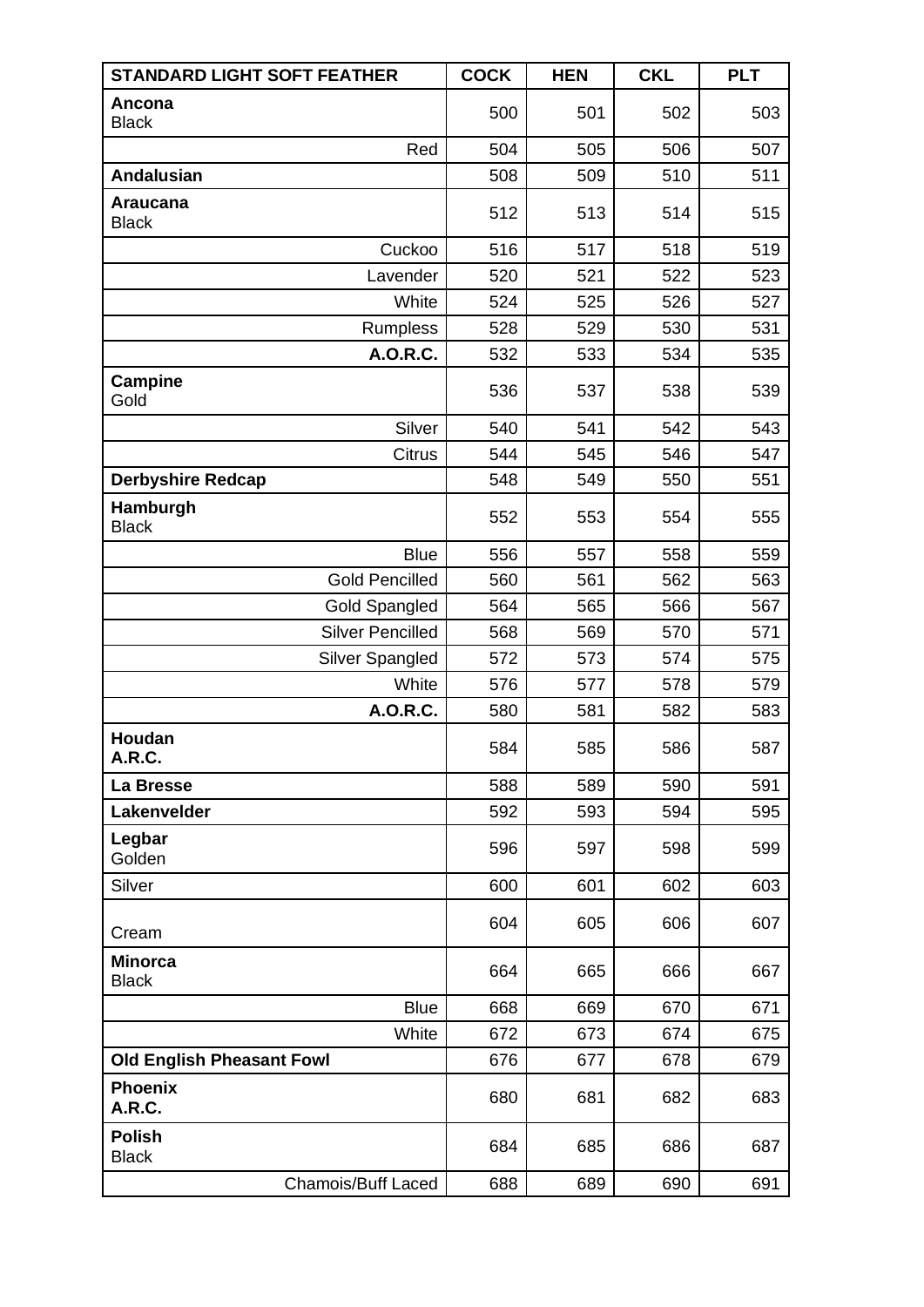|                                                                      | Gold<br>laced              | 692 | 693 | 694 | 695 |
|----------------------------------------------------------------------|----------------------------|-----|-----|-----|-----|
|                                                                      | Silver<br>Laced            | 696 | 697 | 698 | 699 |
|                                                                      | White (Bearded)            | 700 | 701 | 702 | 703 |
| <b>Polish</b><br>Bearded)                                            | White (Non                 | 704 | 705 | 706 | 707 |
|                                                                      | <b>White Crested Black</b> | 708 | 709 | 710 | 711 |
|                                                                      | <b>White Crested Blue</b>  | 712 | 713 | 714 | 715 |
|                                                                      | Frizzled                   | 716 | 717 | 718 | 719 |
|                                                                      | A.O.R.C.                   | 720 | 721 | 722 | 723 |
| <b>Scots Grey</b>                                                    |                            | 724 | 725 | 726 | 727 |
| <b>Sicilian Buttercup</b><br>Golden                                  |                            | 728 | 729 | 730 | 731 |
|                                                                      | Silver                     | 732 | 733 | 734 | 735 |
| <b>A.O.R.C</b>                                                       |                            | 736 | 737 | 738 | 739 |
| <b>Silkie</b><br><b>Black</b>                                        |                            | 740 | 741 | 742 | 743 |
|                                                                      | <b>Blue</b>                | 744 | 745 | 746 | 747 |
|                                                                      | <b>Blue Partridge</b>      | 748 | 749 | 750 | 751 |
|                                                                      | Partridge                  | 752 | 753 | 754 | 755 |
|                                                                      | White                      | 756 | 757 | 758 | 759 |
|                                                                      | <b>AORC</b>                | 760 | 761 | 762 | 763 |
|                                                                      | <b>Bearded White</b>       | 764 | 765 | 766 | 767 |
|                                                                      | <b>Bearded AORC</b>        | 768 | 769 | 770 | 771 |
| <b>Spanish</b><br><b>Black</b>                                       |                            | 772 | 773 | 774 | 775 |
|                                                                      | Self-Blue                  | 776 | 777 | 778 | 779 |
|                                                                      | White                      | 780 | 781 | 782 | 783 |
| <b>Sultan</b>                                                        |                            | 784 | 785 | 786 | 787 |
| <b>Vorwerk</b>                                                       |                            | 788 | 789 | 790 | 791 |
| Welsummer<br>Partridge                                               |                            | 792 | 793 | 794 | 795 |
|                                                                      | <b>Silver Duckwing</b>     | 796 | 797 | 798 | 799 |
| Yokohama<br>A.R.C.                                                   |                            | 800 | 801 | 802 | 803 |
| <b>Any Other Breed/Variety</b><br><b>Standard Light Soft Feather</b> |                            | 804 | 805 | 806 | 807 |

| <b>STANDARD HEAVY SOFT FEATHER</b> | <b>COCK</b> | <b>HEN</b> | <b>CKL</b> | <b>PLT</b> |
|------------------------------------|-------------|------------|------------|------------|
| <b>Barnevelder</b><br><b>Black</b> | 1024        | 1025       | 1026       | 1027       |
| Double Laced                       | 1028        | 1029       | 1030       | 1031       |
| <b>Barnevelder</b><br>Partridge    | 1032        | 1033       | 1034       | 1035       |
| Silver                             | 1036        | 1037       | 1038       | 1039       |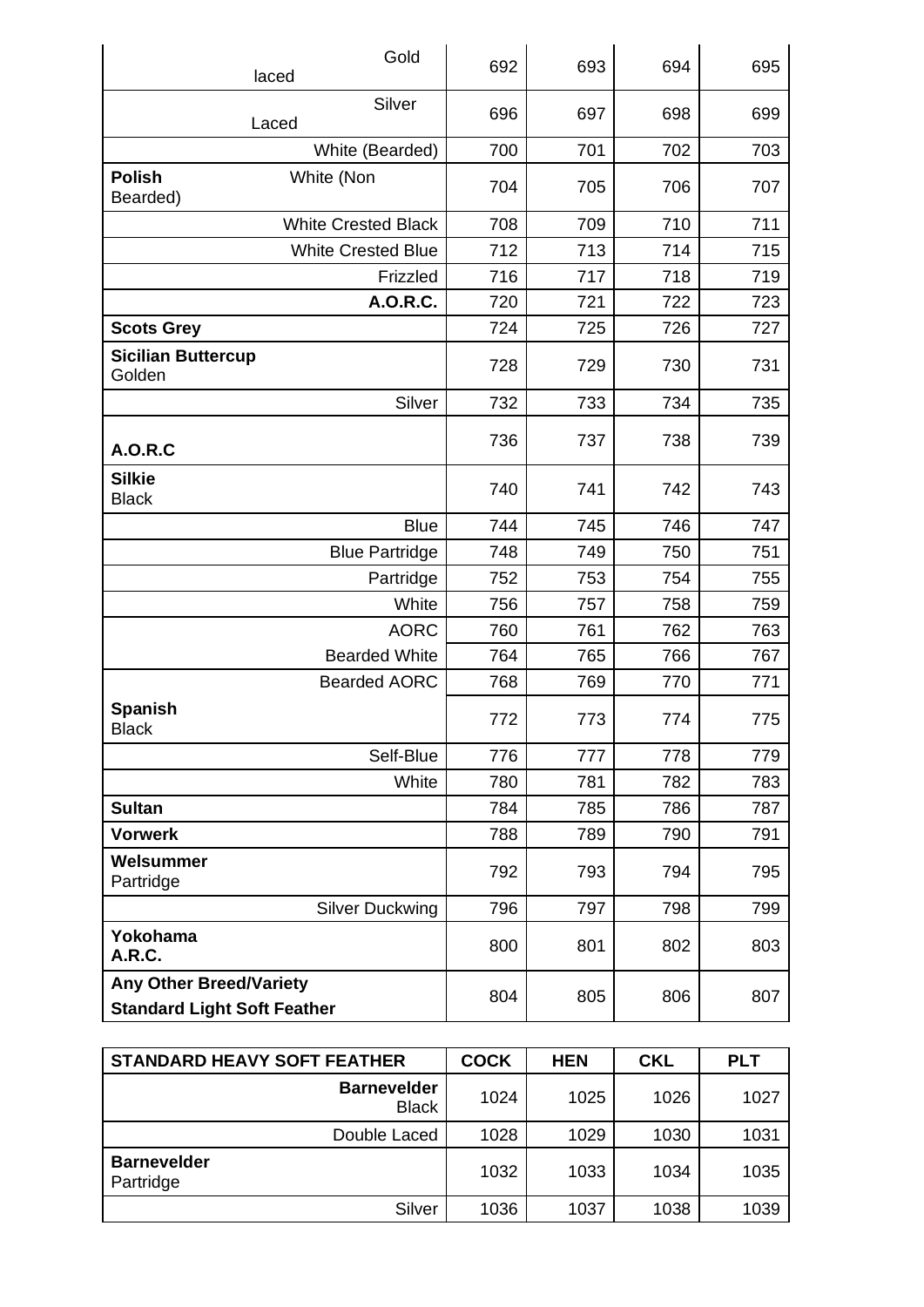| <b>Brahma</b><br><b>Buff</b>      |                    | 1040 | 1041 | 1042 | 1043 |
|-----------------------------------|--------------------|------|------|------|------|
|                                   | Dark               | 1044 | 1045 | 1046 | 1047 |
|                                   | Gold               | 1048 | 1049 | 1050 | 1051 |
|                                   | Light              | 1052 | 1053 | 1054 | 1055 |
|                                   | White              | 1056 | 1057 | 1058 | 1059 |
|                                   | A.O.R.C.           | 1060 | 1061 | 1062 | 1063 |
| <b>Cochin</b><br><b>Black</b>     |                    | 1064 | 1065 | 1066 | 1067 |
|                                   | <b>Blue</b>        | 1068 | 1069 | 1070 | 1071 |
|                                   | <b>Buff</b>        | 1072 | 1073 | 1074 | 1075 |
|                                   | Cuckoo             | 1076 | 1077 | 1078 | 1079 |
|                                   | Partridge          | 1080 | 1081 | 1082 | 1083 |
|                                   | White              | 1084 | 1085 | 1086 | 1087 |
|                                   | A.O.R.C.           | 1088 | 1089 | 1090 | 1091 |
| <b>Crevecoeur</b><br><b>Black</b> |                    | 1104 | 1105 | 1106 | 1107 |
| <b>Dorking</b><br>Grey            | <b>Blue Silver</b> | 1108 | 1109 | 1110 | 1111 |
|                                   | Cuckoo             | 1112 | 1113 | 1114 | 1115 |
|                                   | Dark               | 1116 | 1117 | 1118 | 1119 |
|                                   | Red                | 1120 | 1121 | 1122 | 1123 |
|                                   | <b>Silver Grey</b> | 1124 | 1125 | 1126 | 1127 |
|                                   | White              | 1128 | 1129 | 1130 | 1131 |
|                                   | Rosecomb           | 1132 | 1133 | 1134 | 1135 |
| <b>Faverolles</b><br><b>Black</b> |                    | 1136 | 1137 | 1138 | 1139 |
|                                   | <b>Blue</b>        | 1140 | 1141 | 1142 | 1143 |
|                                   | <b>Buff</b>        | 1144 | 1145 | 1146 | 1147 |
|                                   | Ermine             | 1148 | 1149 | 1150 | 1151 |
|                                   | Salmon             | 1152 | 1153 | 1154 | 1155 |
|                                   | White              | 1156 | 1157 | 1158 | 1159 |
|                                   | A.O.R.C.           | 1160 | 1161 | 1162 | 1163 |
| <b>Frizzle</b><br><b>Black</b>    |                    | 1164 | 1165 | 1166 | 1167 |
|                                   | <b>Black red</b>   | 1168 | 1169 | 1170 | 1171 |
|                                   | <b>Blue</b>        | 1172 | 1173 | 1174 | 1175 |
|                                   | <b>Buff</b>        | 1176 | 1177 | 1178 | 1179 |
|                                   | Columbian          | 1180 | 1181 | 1182 | 1183 |
| <b>Frizzle</b><br>Cuckoo          |                    | 1184 | 1185 | 1186 | 1187 |
|                                   | Duckwing           | 1188 | 1189 | 1190 | 1191 |
|                                   | Red                | 1192 | 1193 | 1194 | 1195 |
|                                   | Spangle            | 1196 | 1197 | 1198 | 1199 |
|                                   | White              | 1200 | 1201 | 1202 | 1203 |
|                                   | A.O.R.C.           | 1204 | 1205 | 1206 | 1207 |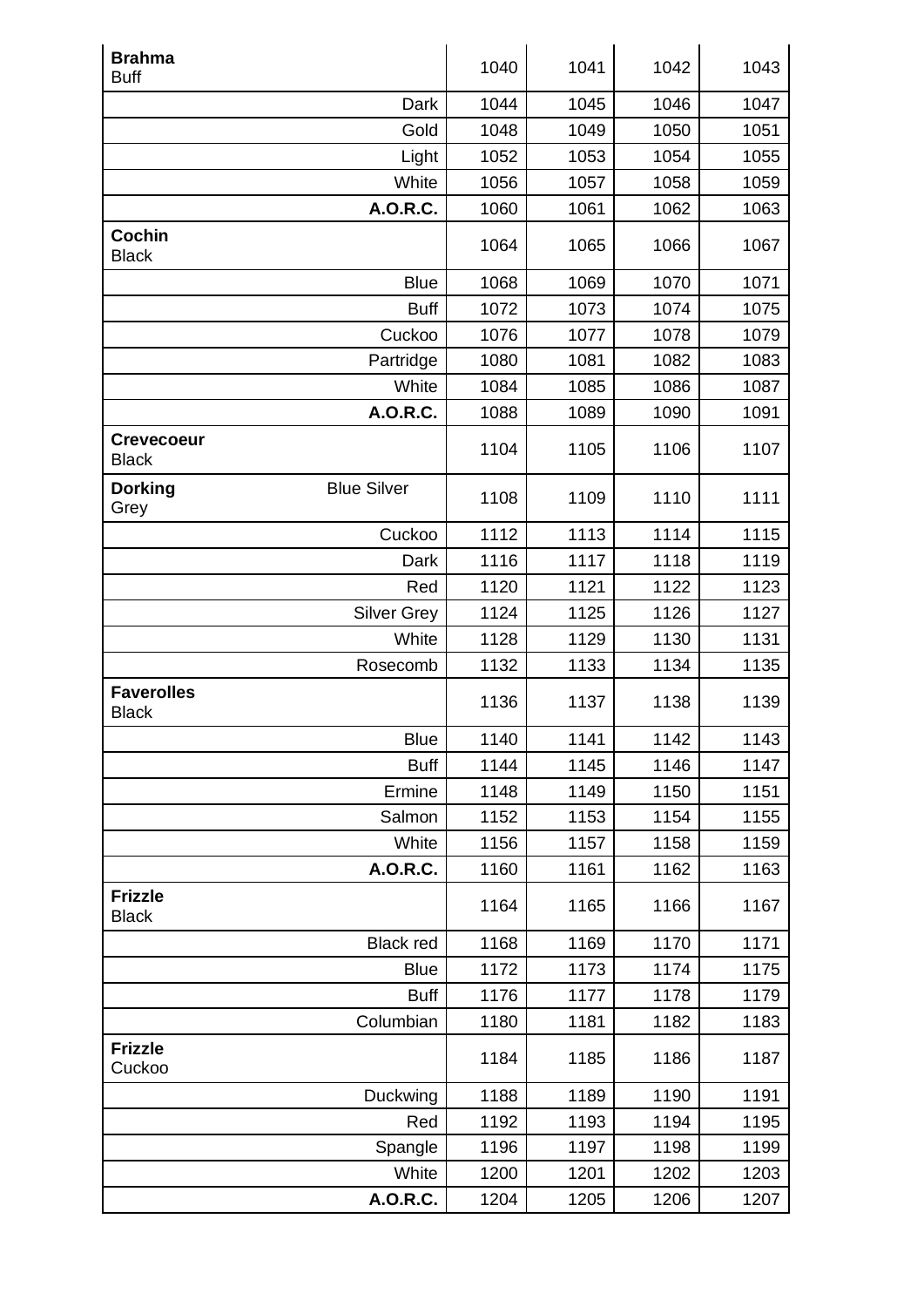| La Fleche                                       | 1208 | 1209 | 1210 | 1211 |
|-------------------------------------------------|------|------|------|------|
| <b>Marans</b><br><b>Black</b>                   | 1212 | 1213 | 1214 | 1215 |
| <b>Black Copper</b>                             | 1216 | 1217 | 1218 | 1219 |
| <b>Blue Copper</b>                              | 1220 | 1221 | 1222 | 1223 |
| Dark Cuckoo                                     | 1224 | 1225 | 1226 | 1227 |
| English Cuckoo                                  | 1228 | 1229 | 1230 | 1231 |
| Golden Cuckoo                                   | 1232 | 1233 | 1234 | 1235 |
| <b>Silver Cuckoo</b>                            | 1236 | 1237 | 1238 | 1239 |
| Wheaten                                         | 1240 | 1241 | 1242 | 1243 |
| A.O.R.C.                                        | 1244 | 1245 | 1246 | 1247 |
| <b>New Hampshire</b>                            | 1248 | 1249 | 1250 | 1251 |
|                                                 |      |      |      |      |
| <b>Plymouth Rock</b><br><b>Black</b>            | 1280 | 1281 | 1282 | 1283 |
| <b>Blue</b>                                     | 1284 | 1285 | 1286 | 1287 |
| <b>Buff</b>                                     | 1288 | 1289 | 1290 | 1291 |
| Columbian                                       | 1292 | 1293 | 1294 | 1295 |
| Dark Barred                                     | 1296 | 1297 | 1298 | 1299 |
| <b>Light Barred</b>                             | 1300 | 1301 | 1302 | 1303 |
| Partridge                                       | 1304 | 1305 | 1306 | 1307 |
| <b>Silver Pencilled</b>                         | 1308 | 1309 | 1310 | 1311 |
| White                                           | 1312 | 1313 | 1314 | 1315 |
| A.O.R.C.                                        | 1316 | 1317 | 1318 | 1319 |
| <b>Rhode Island</b><br><b>Red Rose</b><br>Comb  | 1320 | 1321 | 1322 | 1323 |
| <b>Red Single Comb</b>                          | 1324 | 1325 | 1326 | 1327 |
| White Rose Comb                                 | 1328 | 1329 | 1330 | 1331 |
| White Single Comb                               | 1332 | 1333 | 1334 | 1335 |
| <b>Sussex</b><br><b>Brown</b>                   | 1336 | 1337 | 1338 | 1339 |
| <b>Buff</b>                                     | 1340 | 1341 | 1342 | 1343 |
| Coronation                                      | 1344 | 1345 | 1346 | 1347 |
| Light                                           | 1348 | 1349 | 1350 | 1351 |
| Red                                             | 1352 | 1353 | 1354 | 1355 |
| Speckled                                        | 1356 | 1357 | 1358 | 1359 |
| Silver                                          | 1360 | 1361 | 1362 | 1363 |
| White                                           | 1364 | 1365 | 1366 | 1367 |
| A.O.R.C.                                        | 1368 | 1369 | 1370 | 1371 |
| <b>Transylvanian Naked Neck</b><br><b>Black</b> | 1372 | 1373 | 1374 | 1375 |
| <b>Blue</b>                                     | 1376 | 1377 | 1378 | 1379 |
| <b>Buff</b>                                     | 1380 | 1381 | 1382 | 1383 |
| Cuckoo                                          | 1384 | 1385 | 1386 | 1387 |
| Red                                             | 1388 | 1389 | 1390 | 1391 |
| White                                           | 1392 | 1393 | 1394 | 1395 |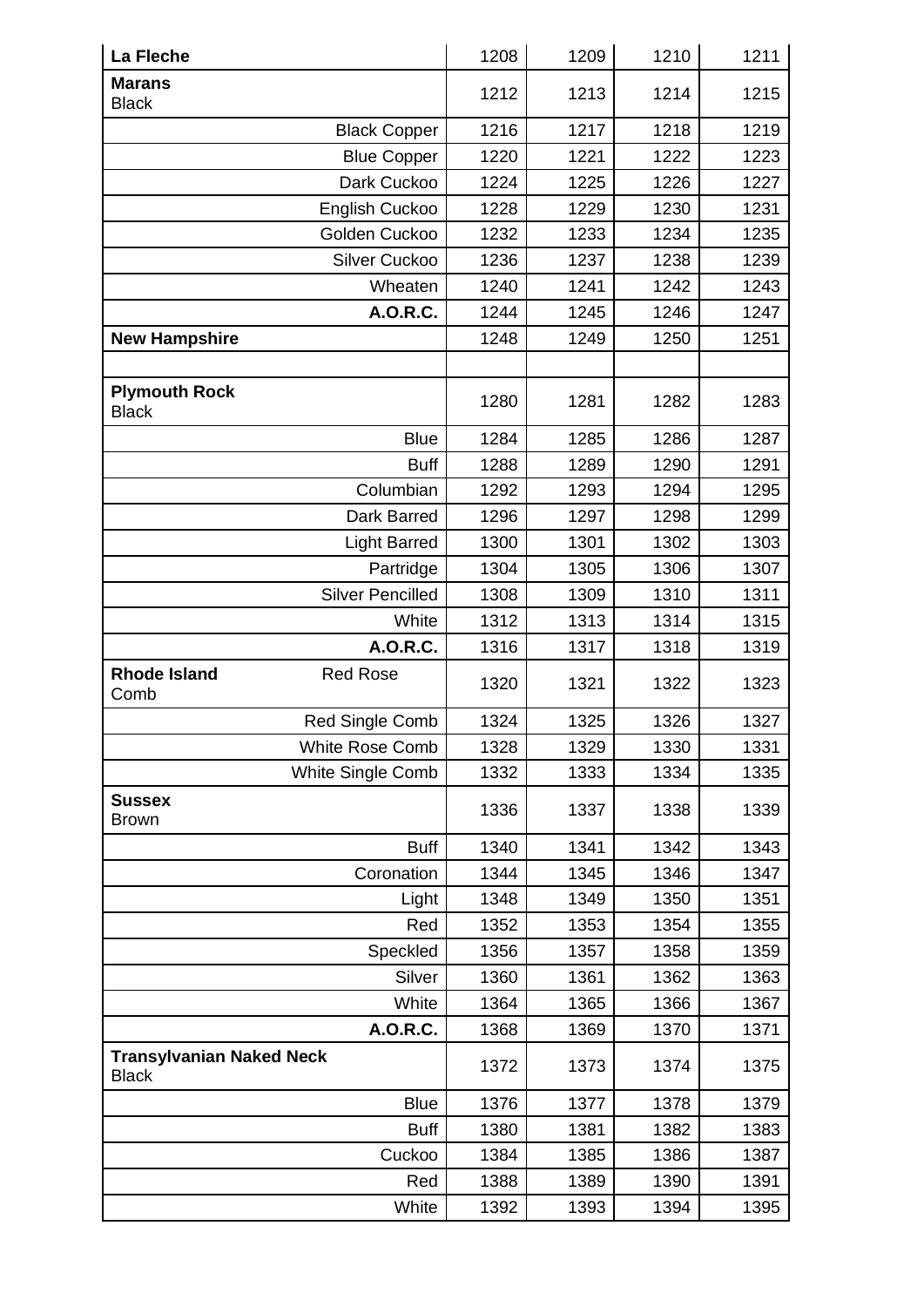|                                   | <b>A.O.R.C.</b> | 1396 | 1397 | 1398 | 1399 |
|-----------------------------------|-----------------|------|------|------|------|
| <b>Any Other Breed/Variety</b>    |                 | 1492 | 1493 | 1494 | 1495 |
| <b>Standard Heavy Softfeather</b> |                 |      |      |      |      |

| SOFTFEATHER BANTAM LIGHT                      | <b>COCK</b> | <b>HEN</b> | <b>CKL</b> | <b>PLT</b> |
|-----------------------------------------------|-------------|------------|------------|------------|
| Ancona                                        | 2000        | 2001       | 2002       | 2003       |
| Red                                           | 2004        | 2005       | 2006       | 2007       |
| <b>Andalusian</b>                             | 2008        | 2009       | 2010       | 2011       |
| <b>Araucana</b><br><b>Black</b>               | 2012        | 2013       | 2014       | 2015       |
| Cuckoo                                        | 2016        | 2017       | 2018       | 2019       |
| <b>Araucana</b><br>Lavender                   | 2020        | 2021       | 2022       | 2023       |
| White                                         | 2024        | 2025       | 2026       | 2027       |
| <b>Rumpless</b>                               | 2028        | 2029       | 2030       | 2031       |
| A.O.R.C.                                      | 2032        | 2033       | 2034       | 2035       |
| <b>Belgian Barbu d'Anvers</b><br><b>Black</b> | 2036        | 2037       | 2038       | 2039       |
| <b>Black Mottled</b>                          | 2040        | 2041       | 2042       | 2043       |
| <b>Blue</b>                                   | 2044        | 2045       | 2046       | 2047       |
| <b>Blue Millefleur</b>                        | 2048        | 2049       | 2050       | 2051       |
| <b>Blue Mottled</b>                           | 2052        | 2053       | 2054       | 2055       |
| <b>Blue Quail</b>                             | 2056        | 2057       | 2058       | 2059       |
| Cream                                         | 2060        | 2061       | 2062       | 2063       |
| Cuckoo                                        | 2064        | 2065       | 2066       | 2067       |
| Ermine                                        | 2068        | 2069       | 2070       | 2071       |
| <b>Fawn Ermine</b>                            | 2072        | 2073       | 2074       | 2075       |
| <b>Laced Blue</b>                             | 2076        | 2077       | 2078       | 2079       |
| Lavender                                      | 2080        | 2081       | 2082       | 2083       |
| Lavender Mottled                              | 2084        | 2085       | 2086       | 2087       |
| Lavender Quail                                | 2088        | 2089       | 2090       | 2091       |
| <b>Belgian Barbu d'Anvers</b><br>Millefleurs  | 2092        | 2093       | 2094       | 2095       |
| Partridge                                     | 2096        | 2097       | 2098       | 2099       |
| Porcelaine                                    | 2100        | 2101       | 2102       | 2103       |
| Quail                                         | 2104        | 2105       | 2106       | 2107       |
| <b>Silver Millefleur</b>                      | 2108        | 2109       | 2110       | 2111       |
| <b>Silver Porcelaine</b>                      | 2112        | 2113       | 2114       | 2115       |
| <b>Silver Quail</b>                           | 2116        | 2117       | 2118       | 2119       |
| White                                         | 2120        | 2121       | 2122       | 2123       |
| A.O.R.C.                                      | 2124        | 2125       | 2126       | 2127       |
| <b>Belgian Barbu d'Uccle</b><br><b>Black</b>  | 2128        | 2129       | 2130       | 2131       |
| <b>Black Mottled</b>                          | 2132        | 2133       | 2134       | 2135       |
| <b>Blue</b>                                   | 2136        | 2137       | 2138       | 2139       |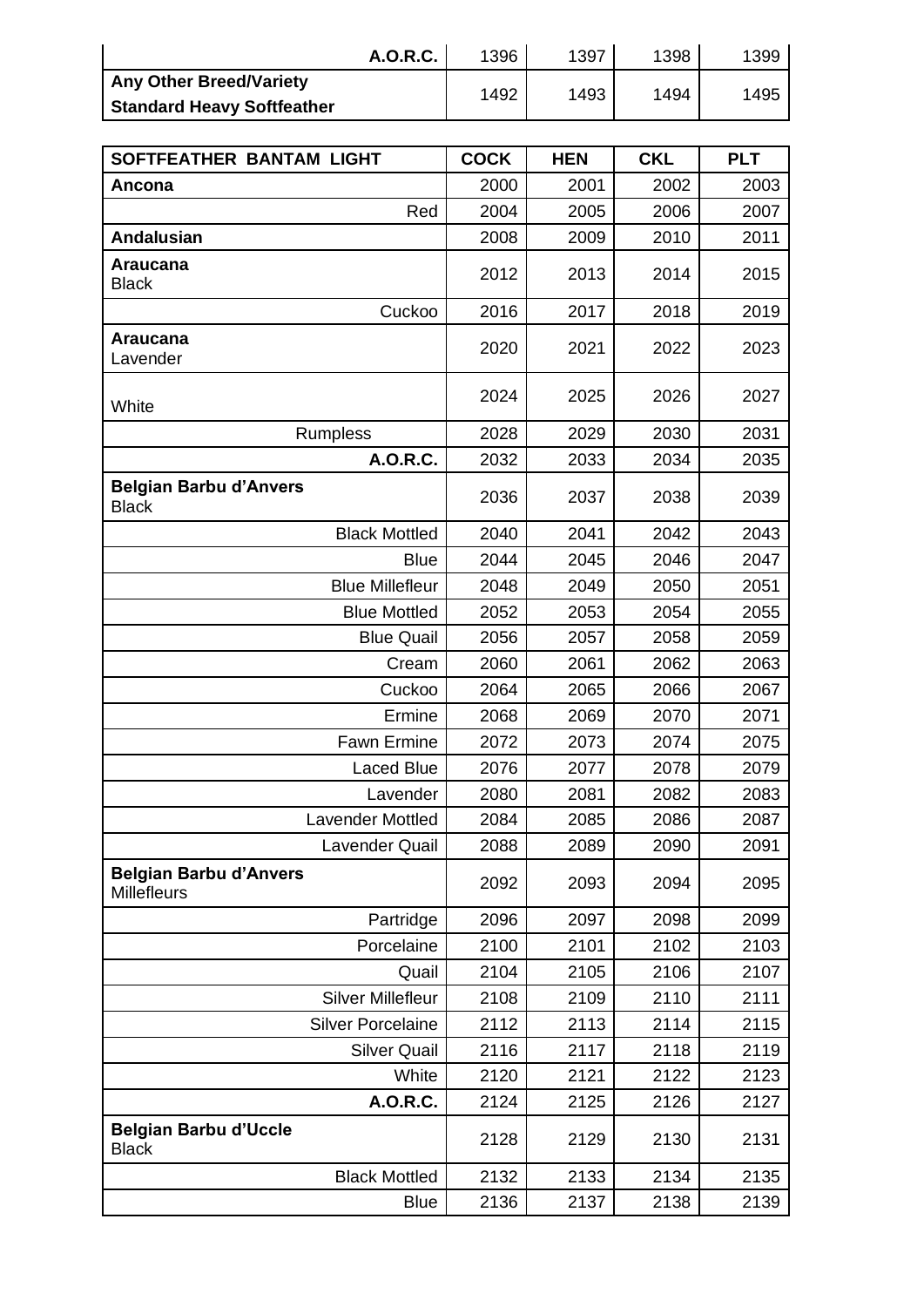| <b>Blue Millefleur</b>                               | 2140 | 2141 | 2142 | 2143 |
|------------------------------------------------------|------|------|------|------|
| <b>Blue Mottled</b>                                  | 2144 | 2145 | 2146 | 2147 |
| <b>Blue Quail</b>                                    | 2148 | 2149 | 2150 | 2151 |
| Cream                                                | 2152 | 2153 | 2154 | 2155 |
| Cuckoo                                               | 2156 | 2157 | 2158 | 2159 |
| Ermine                                               | 2160 | 2161 | 2162 | 2163 |
| <b>Fawn Ermine</b>                                   | 2164 | 2165 | 2166 | 2167 |
| <b>Laced Blue</b>                                    | 2168 | 2169 | 2170 | 2171 |
| Lavender                                             | 2172 | 2173 | 2174 | 2175 |
| <b>Lavender Mottled</b>                              | 2176 | 2177 | 2178 | 2179 |
| Lavender Quail                                       | 2180 | 2181 | 2182 | 2183 |
| <b>Millefleurs</b>                                   | 2184 | 2185 | 2186 | 2187 |
| Partridge                                            | 2188 | 2189 | 2190 | 2191 |
| Porcelaine                                           | 2192 | 2193 | 2194 | 2195 |
| Quail                                                | 2196 | 2197 | 2198 | 2199 |
| <b>Silver Millefleur</b>                             | 2200 | 2201 | 2202 | 2203 |
| <b>Silver Porcelaine</b>                             | 2204 | 2205 | 2206 | 2207 |
| <b>Silver Quail</b>                                  | 2208 | 2209 | 2210 | 2211 |
| White                                                | 2212 | 2213 | 2214 | 2215 |
| A.O.R.C.                                             | 2216 | 2217 | 2218 | 2219 |
| Belgian Barbu de Watermael<br><b>A.R.C.</b>          | 2220 | 2221 | 2222 | 2223 |
| <b>Belgian Barbu d'Everberg</b><br><b>A.R.C.</b>     | 2224 | 2225 | 2226 | 2227 |
| <b>Belgian Barbu du Grubbe</b><br><b>A.R.C.</b>      | 2228 | 2229 | 2230 | 2231 |
| <b>Campine</b><br>Gold                               | 2232 | 2233 | 2234 | 2235 |
| Silver                                               | 2236 | 2237 | 2238 | 2239 |
| <b>Citrus</b>                                        | 2240 | 2241 | 2242 | 2243 |
| <b>Dutch</b><br><b>Gold Partridge (Black</b><br>Red) | 2244 | 2245 | 2246 | 2247 |
| Yellow Partridge (Duckwing)                          | 2248 | 2249 | 2250 | 2251 |
| Hamburgh<br><b>Black</b>                             | 2252 | 2253 | 2254 | 2255 |
| <b>Blue</b>                                          | 2256 | 2257 | 2258 | 2259 |
| <b>Gold Pencilled</b>                                | 2260 | 2261 | 2262 | 2263 |
| <b>Gold Spangled</b>                                 | 2264 | 2265 | 2266 | 2267 |
| <b>Silver Pencilled</b>                              | 2268 | 2269 | 2270 | 2271 |
| Silver Spangled                                      | 2272 | 2273 | 2274 | 2275 |
| White                                                | 2276 | 2277 | 2278 | 2279 |
| A.O.R.C.                                             | 2280 | 2281 | 2282 | 2283 |
| Houdan<br>A.R.C                                      | 2284 | 2285 | 2286 | 2287 |
| Japanese<br><b>Black</b>                             | 2288 | 2289 | 2290 | 2291 |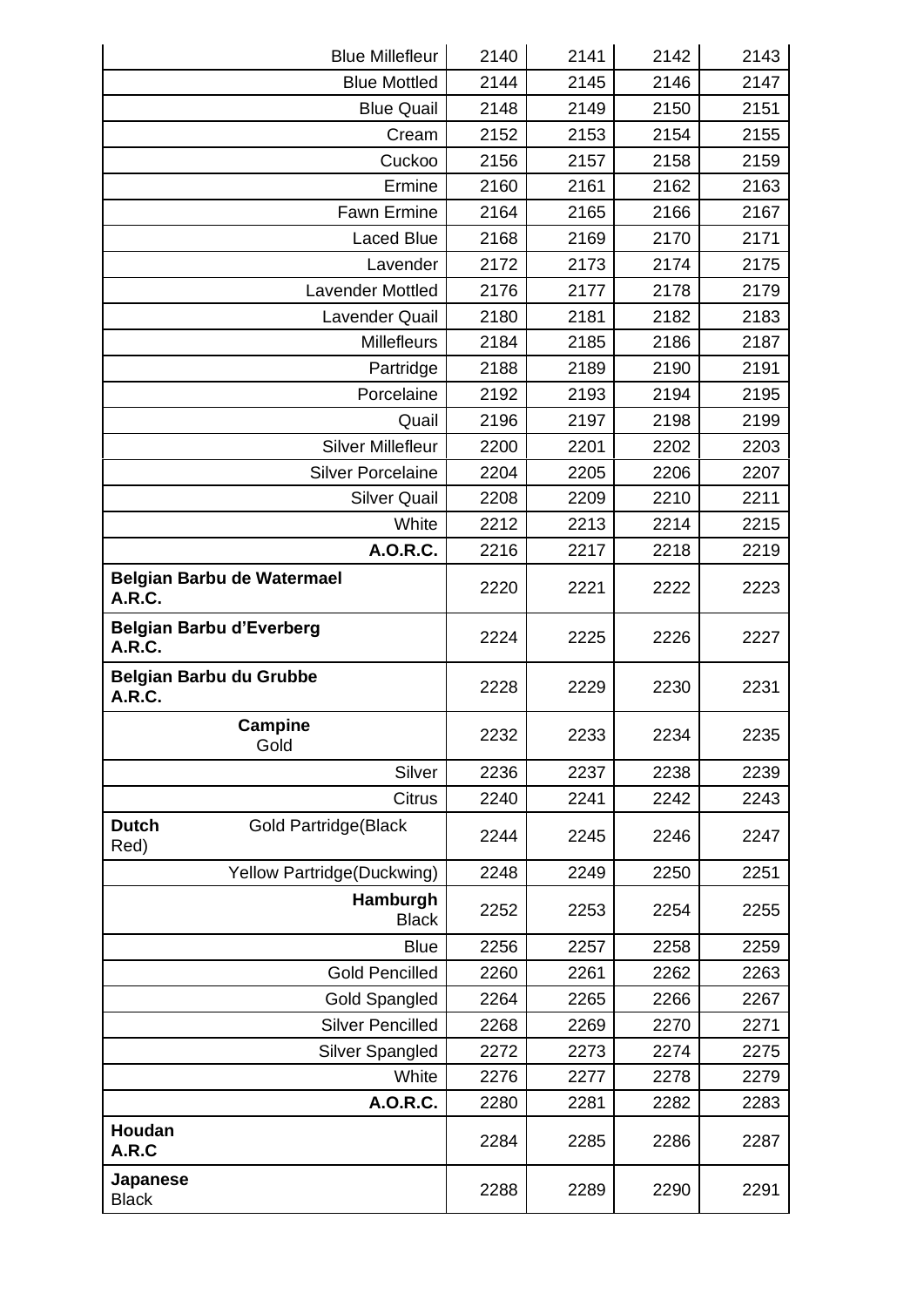| <b>Black Tailed Buff</b>              | 2292 | 2293 | 2294 | 2295 |
|---------------------------------------|------|------|------|------|
| <b>Black Tailed White</b>             | 2296 | 2297 | 2298 | 2299 |
| <b>Buff Columbian</b>                 | 2300 | 2301 | 2302 | 2303 |
| <b>Blue</b>                           | 2304 | 2305 | 2306 | 2307 |
| <b>Birchen</b>                        | 2308 | 2309 | 2310 | 2311 |
| <b>Brown Red</b>                      | 2312 | 2313 | 2314 | 2315 |
| Cuckoo                                | 2316 | 2317 | 2318 | 2319 |
| Greys                                 | 2320 | 2321 | 2322 | 2323 |
| Lavender                              | 2324 | 2325 | 2326 | 2327 |
| Mottled                               | 2328 | 2329 | 2330 | 2331 |
| Red                                   | 2332 | 2333 | 2334 | 2335 |
| <b>Tri-Coloured</b>                   | 2336 | 2337 | 2338 | 2339 |
| White                                 | 2340 | 2341 | 2342 | 2343 |
| A.O.R.C.                              | 2344 | 2345 | 2346 | 2347 |
| Frizzled<br>Japanese<br><b>A.R.C.</b> | 2348 | 2349 | 2350 | 2351 |
| Lakenvelder                           | 2352 | 2353 | 2354 | 2355 |
| Legbar<br>Cream                       | 2356 | 2357 | 2358 | 2359 |
| Golden                                | 2360 | 2361 | 2362 | 2363 |
| Silver                                | 2364 | 2365 | 2366 | 2367 |
| <b>Minorca</b><br><b>Black</b>        | 2424 | 2425 | 2426 | 2427 |
| <b>Blue</b>                           | 2428 | 2429 | 2430 | 2431 |
| White                                 | 2432 | 2433 | 2434 | 2435 |
| <b>Phoenix</b><br>A.R.C.              | 2436 | 2437 | 2438 | 2439 |
| <b>Polish</b><br><b>Black</b>         | 2440 | 2441 | 2442 | 2443 |
| <b>Chamois/Buff Laced</b>             | 2444 | 2445 | 2446 | 2447 |
| Gold Laced                            | 2448 | 2449 | 2450 | 2451 |
| <b>Silver Laced</b>                   | 2452 | 2453 | 2454 | 2455 |
| White (Bearded)                       | 2456 | 2457 | 2458 | 2459 |
| White (Non Bearded)                   | 2460 | 2461 | 2462 | 2463 |
| <b>White Crested Black</b>            | 2464 | 2465 | 2466 | 2467 |
| <b>White Crested Blue</b>             | 2468 | 2469 | 2470 | 2471 |
| <b>Frizzled Polish</b>                | 2472 | 2473 | 2474 | 2475 |
| A.O.R.C.                              | 2476 | 2477 | 2478 | 2479 |
| <b>Rosecomb</b><br><b>Black</b>       | 2480 | 2481 | 2482 | 2483 |
| White                                 | 2484 | 2485 | 2486 | 2487 |
| A.O.R.C.                              | 2488 | 2489 | 2490 | 2491 |
| <b>Sebright</b><br>Golden             | 2492 | 2493 | 2494 | 2495 |
| Silver                                | 2496 | 2497 | 2498 | 2499 |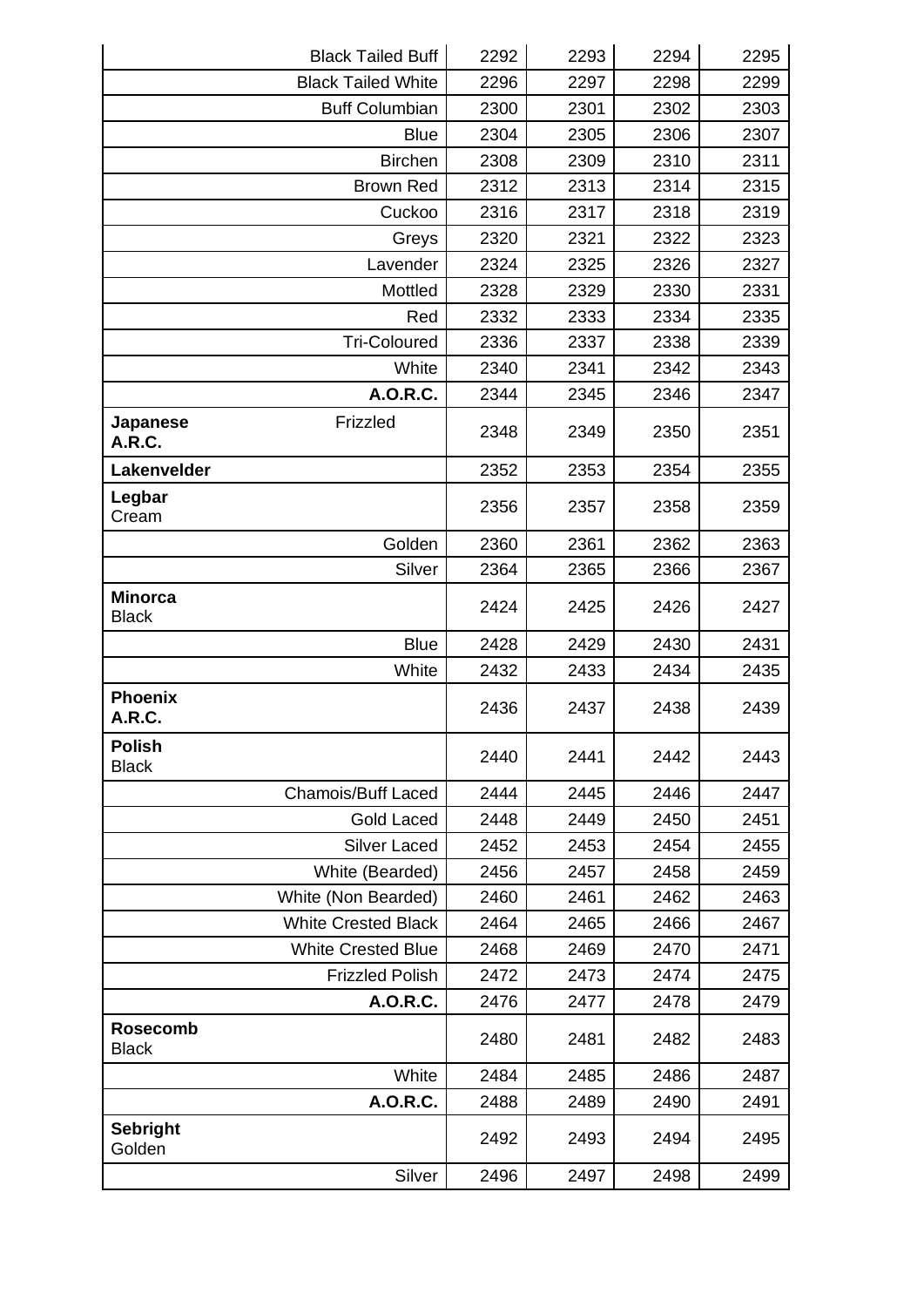| <b>Sicilian Buttercup</b><br>Golden                               | 2500 | 2501 | 2502 | 2503 |
|-------------------------------------------------------------------|------|------|------|------|
| Silver                                                            | 2504 | 2505 | 2506 | 2507 |
| A.O.R.C.                                                          | 2508 | 2509 | 2510 | 2511 |
| <b>Silkie</b><br><b>Black</b>                                     | 2512 | 2513 | 2514 | 2515 |
| <b>Blue</b>                                                       | 2516 | 2517 | 2518 | 2519 |
| <b>Blue Partridge</b>                                             | 2520 | 2521 | 2522 | 2523 |
| Gold                                                              | 2524 | 2525 | 2526 | 2527 |
| Grey                                                              | 2528 | 2529 | 2530 | 2531 |
| Partridge                                                         | 2532 | 2533 | 2534 | 2535 |
| White                                                             | 2536 | 2537 | 2538 | 2539 |
| Bearded A.R.C.                                                    | 2540 | 2541 | 2542 | 2543 |
| A.O.R.C.                                                          | 2544 | 2545 | 2546 | 2447 |
| <b>Spanish</b><br><b>Black</b>                                    | 2548 | 2549 | 2550 | 2551 |
| Self-Blue                                                         | 2552 | 2553 | 2554 | 2555 |
| White                                                             | 2556 | 2557 | 2558 | 2559 |
| <b>Sultan</b>                                                     | 2560 | 2561 | 2562 | 2563 |
| <b>Vorwerk</b>                                                    | 2564 | 2565 | 2566 | 2567 |
| Welsummer<br>Partridge                                            | 2568 | 2569 | 2570 | 2571 |
| <b>Silver Duckwing</b>                                            | 2572 | 2573 | 2574 | 2575 |
| A.O.R.C.                                                          | 2576 | 2577 | 2578 | 2579 |
| Yokohama<br><b>A.R.C.</b>                                         | 2580 | 2581 | 2582 | 2583 |
| <b>Any Other Breed/Variety</b><br><b>Softfeather Bantam Light</b> | 2584 | 2585 | 2586 | 2587 |

| SOFTFEATHER BANTAM HEAVY                     | <b>COCK</b> | <b>HEN</b> | <b>CKL</b> | <b>PLT</b> |
|----------------------------------------------|-------------|------------|------------|------------|
| <b>Barnevelder</b><br><b>Black</b>           | 3024        | 3025       | 3026       | 3027       |
| Double Laced                                 | 3028        | 3029       | 3030       | 3031       |
| Partridge                                    | 3032        | 3033       | 3034       | 3035       |
| Silver                                       | 3036        | 3037       | 3038       | 3039       |
| A.O.R.C.                                     | 3040        | 3041       | 3042       | 3043       |
| <b>Brahma</b><br><b>Buff</b>                 | 3044        | 3045       | 3046       | 3047       |
| Dark                                         | 3048        | 3049       | 3050       | 3051       |
| Gold                                         | 3052        | 3053       | 3054       | 3055       |
| Light                                        | 3056        | 3057       | 3058       | 3059       |
| White                                        | 3060        | 3061       | 3062       | 3063       |
| <b>A.O.R.C.</b>                              | 3064        | 3065       | 3066       | 3067       |
| <b>Dorking</b><br><b>Blue Silver</b><br>Grey | 3080        | 3081       | 3082       | 3083       |
| Cuckoo                                       | 3084        | 3085       | 3086       | 3087       |
| Dark                                         | 3088        | 3089       | 3090       | 3091       |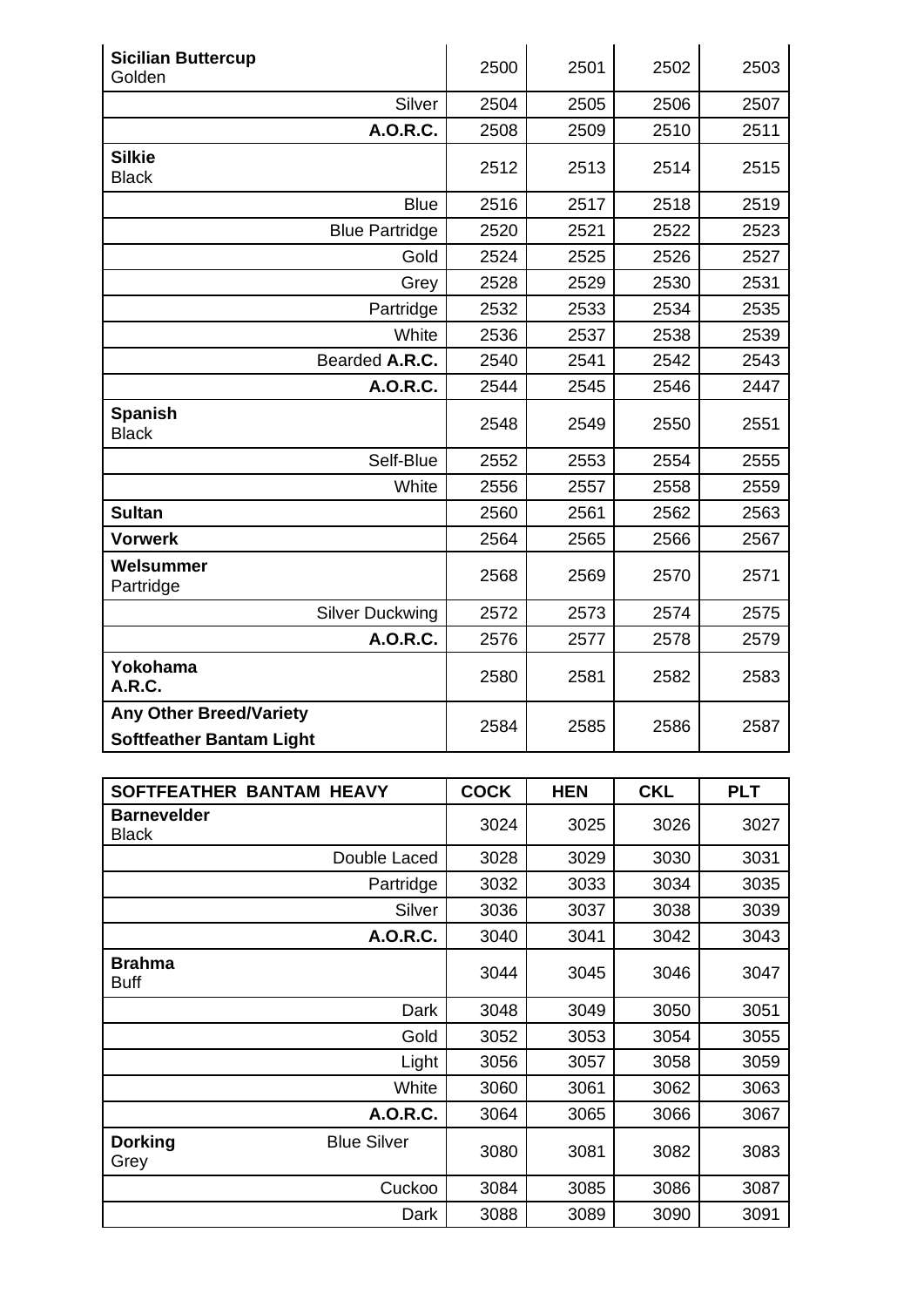| Red                                  | 3092 | 3093 | 3094 | 3095 |
|--------------------------------------|------|------|------|------|
| <b>Dorking</b><br>Silver<br>Grey     | 3096 | 3097 | 3098 | 3099 |
| White                                | 3100 | 3101 | 3102 | 3103 |
| Rosecomb                             | 3104 | 3105 | 3106 | 3107 |
| A.O.R.C.                             | 3108 | 3109 | 3110 | 3111 |
| <b>Faverolles</b><br><b>Black</b>    | 3112 | 3113 | 3114 | 3115 |
| <b>Blue</b>                          | 3116 | 3117 | 3118 | 3119 |
| <b>Buff</b>                          | 3120 | 3121 | 3122 | 3123 |
| Ermine                               | 3124 | 3125 | 3126 | 3127 |
| Salmon                               | 3128 | 3129 | 3130 | 3131 |
| <b>Faverolles</b><br>White           | 3132 | 3133 | 3134 | 3135 |
| A.O.R.C.                             | 3136 | 3137 | 3138 | 3139 |
| <b>Frizzle</b><br><b>Black</b>       | 3140 | 3141 | 3142 | 3143 |
| <b>Black red</b>                     | 3144 | 3145 | 3146 | 3147 |
| <b>Blue</b>                          | 3148 | 3149 | 3150 | 3151 |
| <b>Buff</b>                          | 3152 | 3153 | 3154 | 3155 |
| Columbian                            | 3156 | 3157 | 3158 | 3159 |
| Cuckoo                               | 3160 | 3161 | 3162 | 3163 |
| Duckwing                             | 3164 | 3165 | 3166 | 3167 |
| Red                                  | 3168 | 3169 | 3170 | 3171 |
| Spangle                              | 3172 | 3173 | 3174 | 3175 |
| White                                | 3176 | 3177 | 3178 | 3179 |
| <b>A.O.R.C.</b>                      | 3180 | 3181 | 3182 | 3183 |
| La Fleche                            | 3184 | 3185 | 3186 | 3187 |
| <b>Marans</b><br><b>Black</b>        | 3188 | 3189 | 3190 | 3191 |
| Dark Cuckoo                          | 3192 | 3193 | 3194 | 3195 |
| English Cuckoo                       | 3196 | 3197 | 3198 | 3199 |
| Silver Cuckoo                        | 3200 | 3201 | 3202 | 3203 |
| Golden Cuckoo                        | 3204 | 3205 | 3206 | 3207 |
| Wheaten                              | 3208 | 3209 | 3210 | 3211 |
| A.O.R.C.                             | 3212 | 3213 | 3214 | 3215 |
| <b>New Hampshire</b>                 | 3216 | 3217 | 3218 | 3219 |
|                                      |      |      |      |      |
| <b>Plymouth Rock</b><br><b>Black</b> | 3336 | 3337 | 3338 | 3339 |
| <b>Blue</b>                          | 3340 | 3341 | 3342 | 3343 |
| <b>Buff</b>                          | 3344 | 3345 | 3346 | 3347 |
| Columbian                            | 3348 | 3349 | 3350 | 3351 |
| Dark Barred                          | 3352 | 3353 | 3354 | 3355 |
| <b>Light Barred</b>                  | 3356 | 3357 | 3358 | 3359 |
| Partridge                            | 3360 | 3361 | 3362 | 3363 |